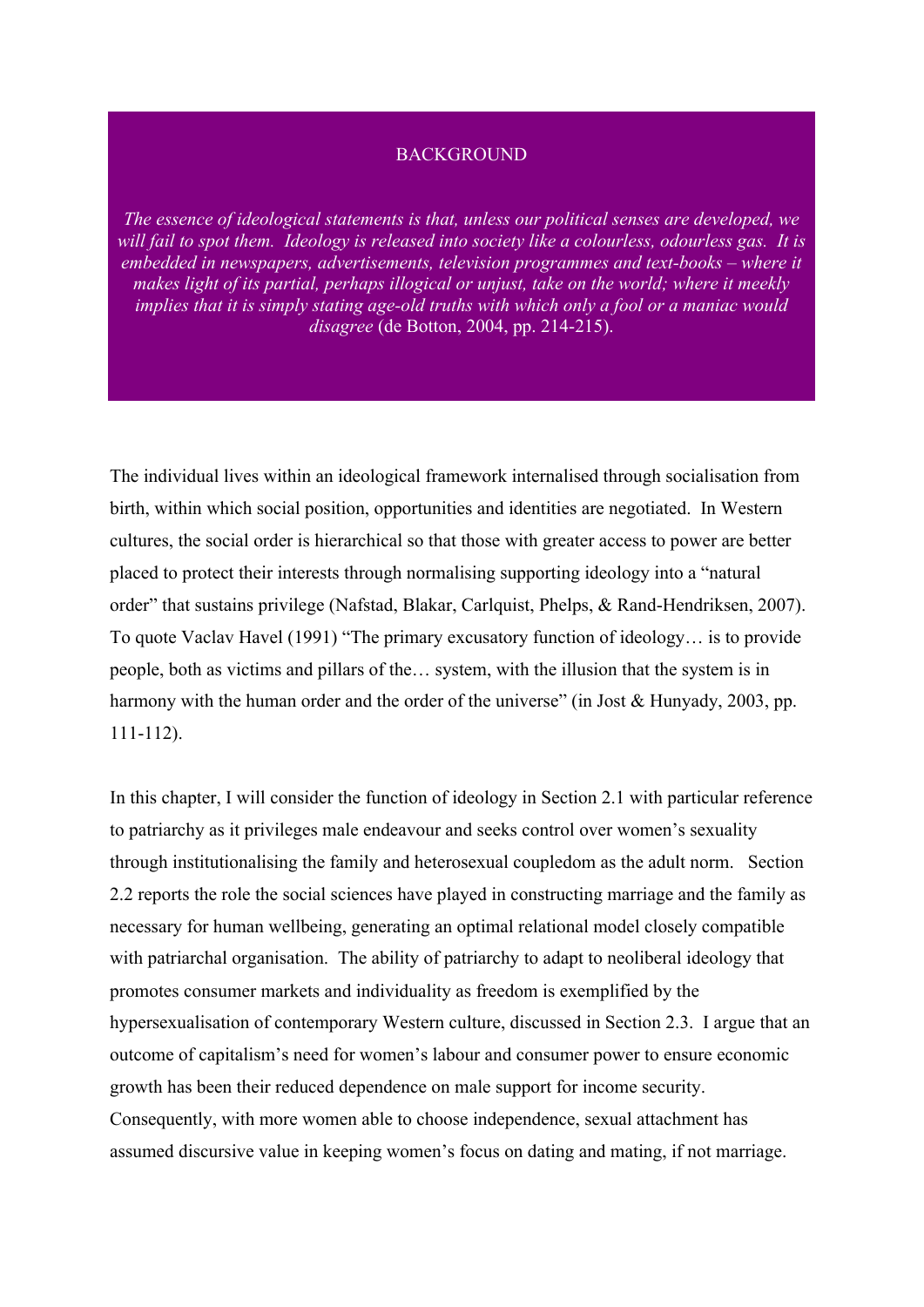Section 2.4 reports the institutionalised social disadvantage that is the corollary of living outside the ideologically interdependent norm.

# **2.1 Ideology**

Ideologies are fundamental organisational systems that structure our social worlds. They are sociocognitive, social, discursive constructs embedded in notions of morality about good and bad, right and wrong that determine the acceptability or otherwise of beliefs, behaviours, attitudes and values (van Dijk, 1995a). "They are more or less egalitarian and oriented towards minimising or maximising differences and reducing or encouraging society's status and power hierarchies" (Nafstad et al., 2007, p. 315). Put quite bluntly, "the ideas of the ruling class are in every epoch the ruling ideas, i.e. the class which is the ruling *material* force of society, is at the same time its ruling *intellectual* force (Marx & Engels, 2002, p. 48). Often characterised as "false consciousness" (Mills, 1997), ideologies structure our reality, imposing meaning on our social environments (Moscovici & Duveen, 2000).

The ubiquity of power-based ideology legitimises inequality, serving, it is suggested, a palliative function for those disadvantaged by their status as, at the same time, it rationalises the privilege of the advantaged (Jost & Hunyady, 2003). Yet, precisely because it is a social construct, ideology is not necessarily fixed for all time. Political, economic and social systems evolve; in the past decades communism, for example, has been replaced by adapted free market principles in Russia and China and the shaky foundations of globalisation have become apparent, attracting increasing protest within major participating nations from activists who prefer to think they live in a society rather than an economy. Emotional expression also changes according to the ideological environment, with some that seemed so "natural" in their time now having a different manifestation or even becoming extinct (Cancian, 1986; Gillis, 1988; Harré & Finlay-Jones, 1986), elaborated below.

# **2.1.1 Patriarchy.** One ideology of some durability is that of *patriarchy*. As

will be described in more detail in the Chapter 4, the dominance of man over woman (and child) as head of a family, a community, a country and, finally, the Divine has had ideological legitimacy, in the societies from which Western culture grew, since pre-historic times. Inextricably linked with the accumulation and protection of wealth and power, the patriarchal system is predicated on masculine qualities of physical strength and bellicosity (Armstrong, 1993; SE Taylor et al., 2000) that define the feminine as the subjectable Other. While class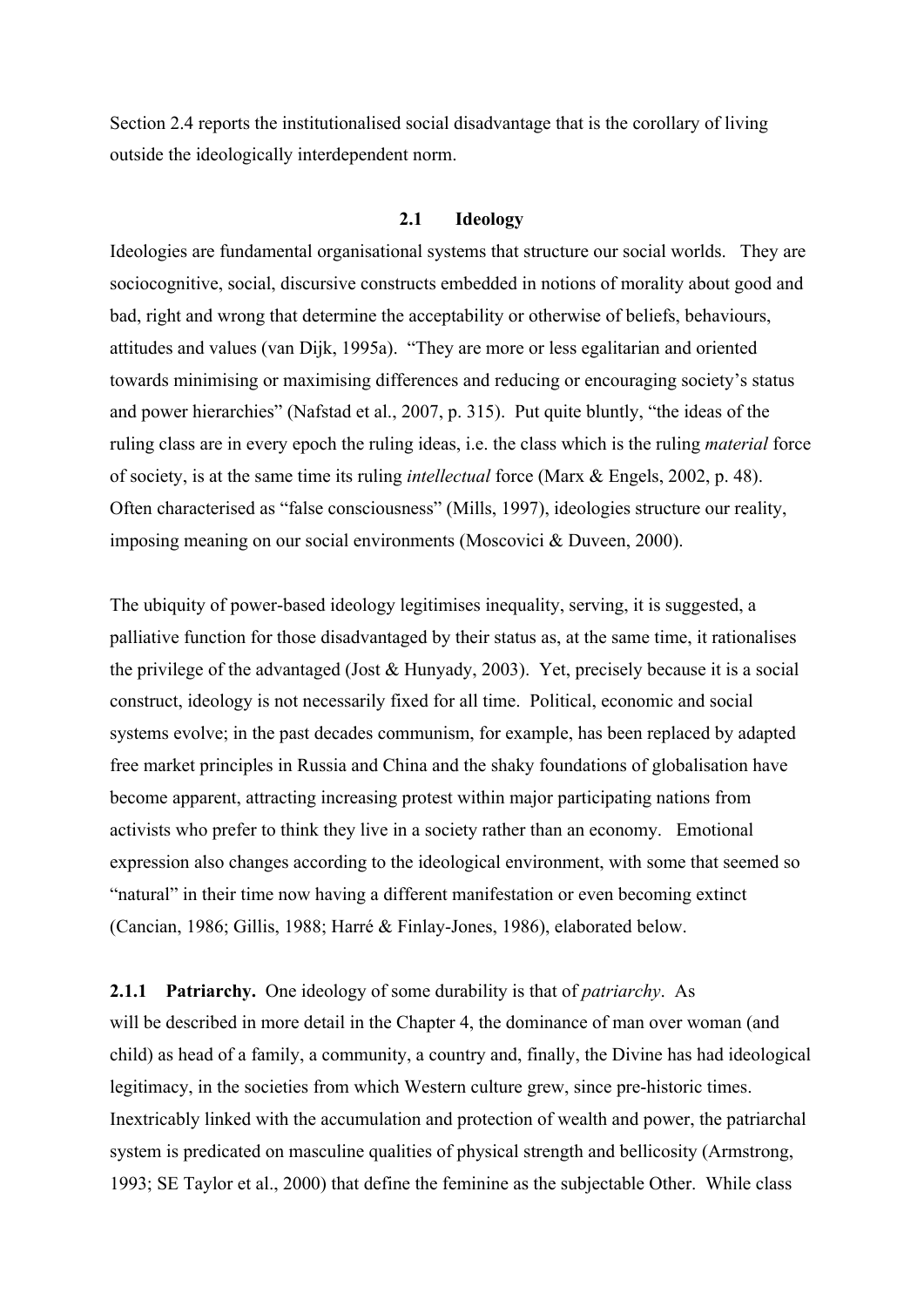plays a major role in individual men's access to valued resources, gender affords men at all tiers of the social structure status over women (Hepburn, 2003b; Pollert, 1996).

Of major concern to patriarchy has been the management of women's fertility (Rowbotham, 1999) so that man's labour and its rewards benefit his bloodline rather than that of another man. To maximise exclusivity of access to a woman's procreative potential, the fundamental unit of social organisation across millennia has been *the family*. While women may have had varying degrees of independence and influence in a patriarchal family structure, sexual freedom was never an option. This was particularly so in societies where marriage was an alliance between families of the ruling, craft or merchant classes; that is, where women were commodified for gainful exchange. In such a social structure, women who are unmarried – especially those who do not want to marry – are anomalous, even regarded with fear and hostility by those for whom marriage, or at least conventional sexual attachment, has high ideological value (Mitterauer & Sieder, 1982).

The family is afforded normative status through institutionalised public and corporate policy, reinforced by mechanisms of transmitting popular culture such as the news media, advertising, film, television, music and literature (Amador & Kiersky, 1998; C. Anderson, Stewart, & Dimidjian, 1994; Barnett & Hyde, 2001; Chandler, 1991; Chasteen, 1994; DePaulo, 2007; Schwartzberg, Berliner, & Jacob, 1995; Stein, 1976; Whiteley, 2000). In recent decades, the family model has been allowed some flexibility to accommodate increased rates of informal (*de facto*) marriage and blending of households as parents divorce and remarry. However, the model remains the aspirational template, latterly also for the homosexually interdependent, underpinned by norms of romance and pair-bonding.

Not only is coupledom reinforced through popular culture and its institutions, deviation from this norm attracts gratuitous denigration such as that below although the increasing size of the independent population may be responsible for the emergence of some sympathetic, albeit defensive, references. Compare, for example,

*Berthe was a spinster with a heart of one. It had never been broken, although every other part of her body was so brittle and dried up it was a wonder she remained intact* (Bauld, 2005, p. 31);

*Girl? She's pushing forty, make-up not quite concealing the fan of lines flanking each eye, such marks of age seeming all the more pronounced by her*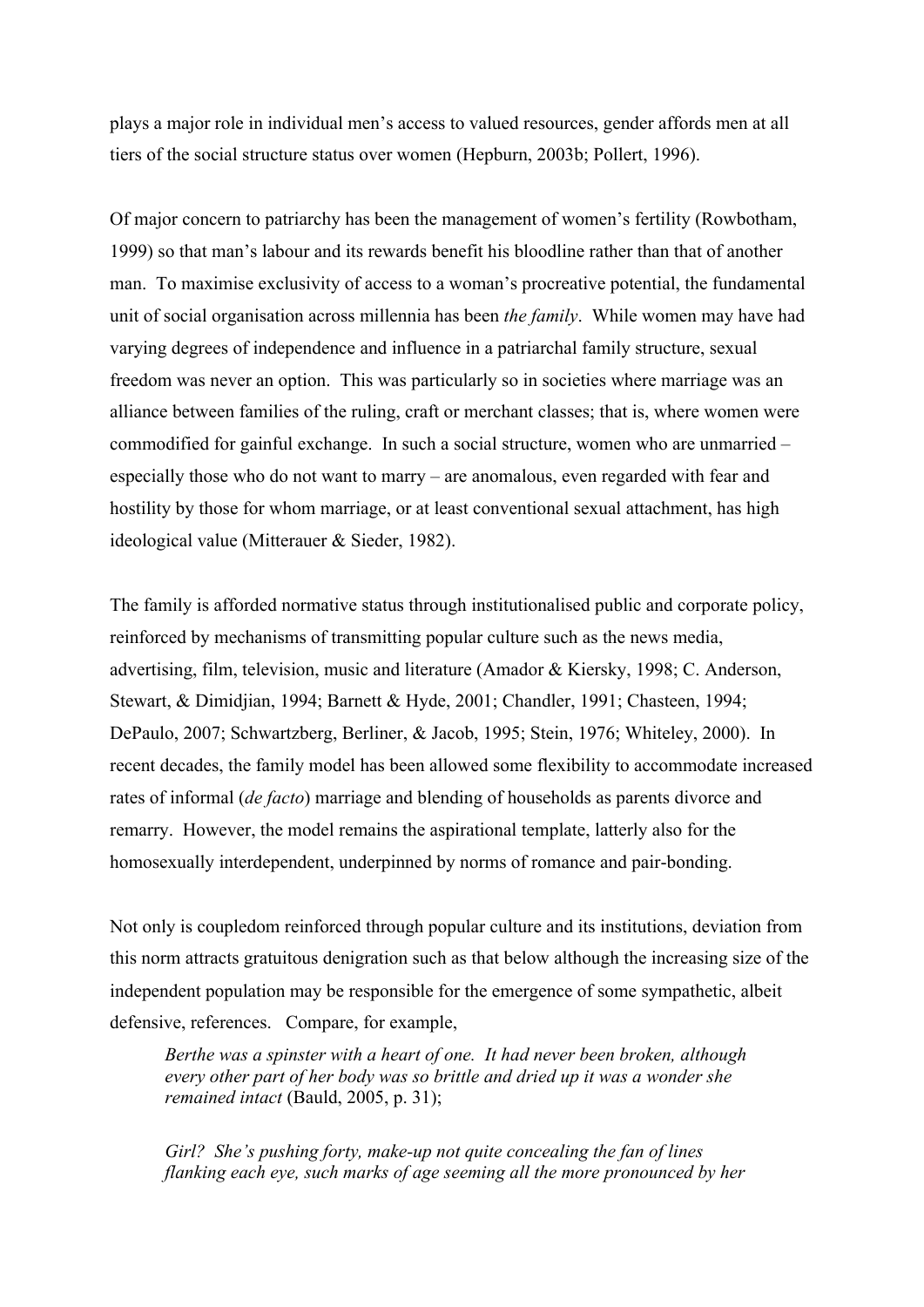*trying to act like she's still twenty-two… trying to look like she belongs among the lads-mag spank-bank nymphettes, but managing instead to resemble their embarrassing aunty, the one who is single, increasingly desperate and whose lack of a significant other is most manifest in her having nobody to tell her she shouldn't dress like that any more* (Brookmyre, 2006, pp. 79-80)

with

*There was never a shred of evidence Virginia Kinsey was anything other than a dyed-in-the-wool heterosexual. She preferred being single, but that's not aberrant behaviour. A lot of folks are like that. I'm one* (Grafton, 2009, pp. 302-303); and

*"Anne-Isabelle was eighty-six, Christelle was eighty-three. Both were spinsters." "Unmarried" I* corrected (Reichs, 2009, pp. 94, emphasis added).

**2.1.2 Couples culture.** Idealisation of the family coincided with the advent of the early modern era, the Reformation and nascent industrialisation (Gillis, 1996). Prior to this, the family had been a primary economic unit but it was organised religion that had legitimised social organisation. As religion's influence waned, the family became the source of socialising authority. However, compliant with patriarchal dictate, it was a particular family model, comprising two biological parents with gendered responsibilities and their children legitimised by marriage. The nuclear family became analogous to a newly-imagined Holy Family (Gillis, 1996) that rendered obedience to a male head both natural and spiritually inalienable. This model gained greater ideological hold as increasing mechanisation separated the public and domestic spheres, legitimising male economic privilege and female disadvantage that continues to be apparent in twenty-first century gendered workforce patterns and income differentials.

Marriage has been described as "a vow of togetherness" (Scruton, 2006, p. 19), the purpose of which is to ensure social reproduction, the socialising of children, and the transmission of social capital. Based in heterosexual desire, it regulates sexual expression, fosters the accumulation of property (Lantz, 1982) and is suggested to have a civilising effect on men who otherwise may exhibit dangerous antisocial behaviours that threaten the social order (Wilcox, 2006). In an argument for the institution of marriage, Wilcox (2006) noted that the married in the United States enjoy more than 1,000 rights and benefits denied to the unmarried. His explanation for its weakened popularity is that availability of contraception has reduced the role of marriage as the only acceptable avenue for sexual activity.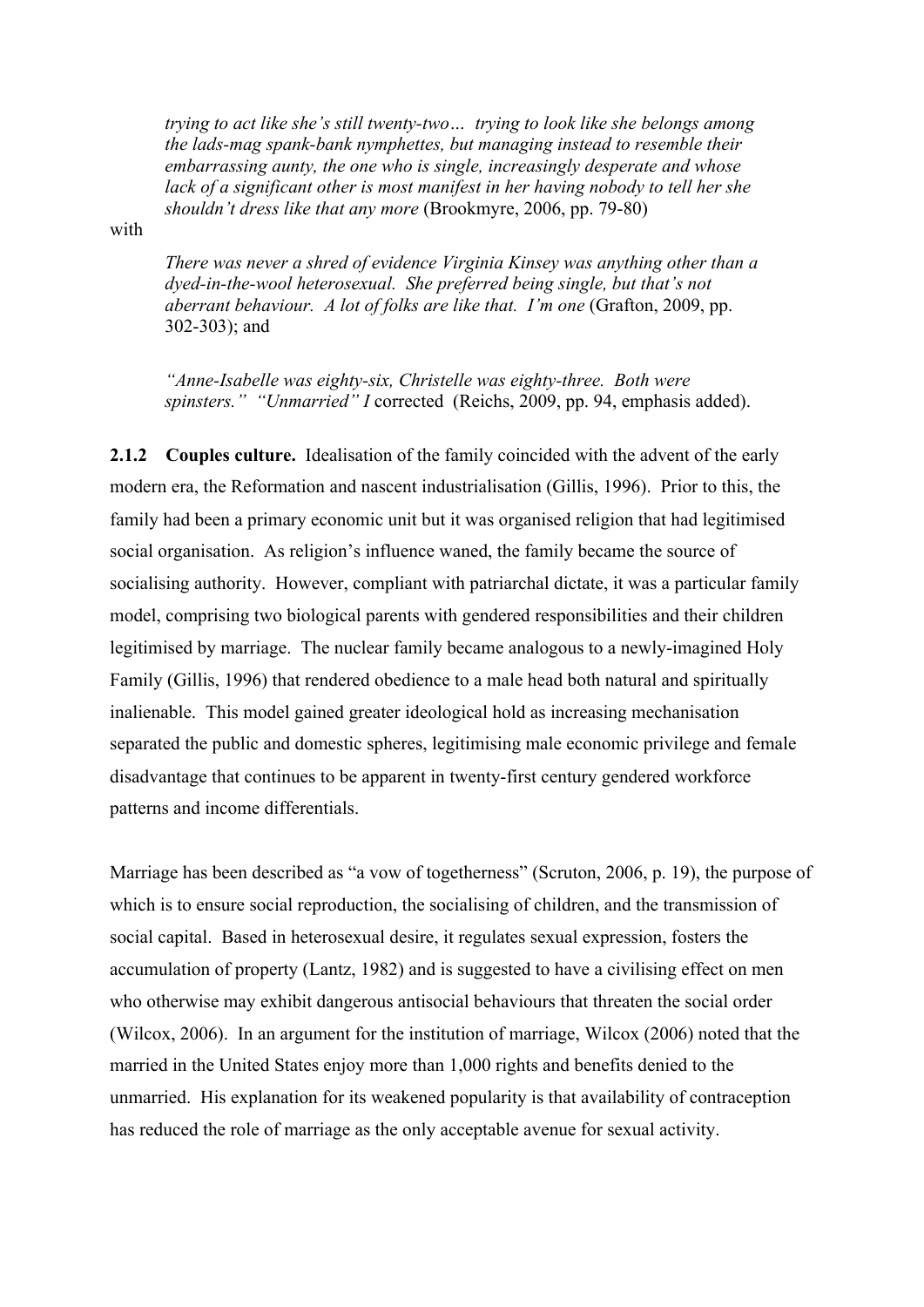Prior to the twentieth century, "love" was understood to be a complex mix of instrumental and affective components (Cancian, 1986), involving physical expression, cooperation, economic production and complementarity as well as describing internal emotional states (Gillis, 1988). The separation of the workplace from the domestic sphere also split the affective and instrumental components of love into corresponding feminine private and masculine public domains (Lantz, 1982). The effect was to strengthen gendered social organisation by privileging the public unemotional goal-orientated workplace, from which women were increasingly excluded, over the domestic where work is performed for love rather than financial reward and love as manifested by marriage is the epitome of women's achievement (Cancian, 1986). The twentieth century saw love more closely defined by its sexual element, with marriage more an intimate interdependency than the social and practical contract of previous times (Langford, 1999). This idealisation of love underpins current ideology of the family and its status as the primary unit of social organisation.

The family continues to be thought of as the repository of all social, emotional and intellectual gratification, the site of the perfect romantic relationship promising emotional warmth and stability, and the source of financial and societal security (Bickerton, 1983; Chandler, 1991; H. James, 2006; Langford, 1999; Penman & Stolk, 1983; Schwartzberg, et al., 1995). Yet, despite its ideological dominance, anxiety about the family is constant and protection of its status fierce although it might be more accurate to locate the anxiety in perceived threat to patriarchy. While contemporary marriage, or less formal romantic union, is framed and desired as an all-embracing partnership, it is a patriarchal presence in that partnership that affords the status. To be otherwise successful, including with child-rearing, does not have the same value if achieved outside the patriarchal model. Indeed, it is to be devalued, thought inherently flawed (Hepburn, 2003b; Scruton, 2006).

### **2.2 Wellbeing Studies**

The social sciences in general have responded to this anxiety by institutionalising the split between the feminine and masculine, including in psychology where it was reflected in the polarisation of cognition and emotion, or rational and irrational modes of behaviour (Billig, 2002). They have also developed a body of knowledge about health, happiness and economic benefits for the married, measurably more so for men (e.g., Brehm, et al., 2002; Flood, 2005; Gardner & Oswald, 2004; Gray, de Vaus, Qu, & Stanton, 2010; Hahn, 1993; Michael,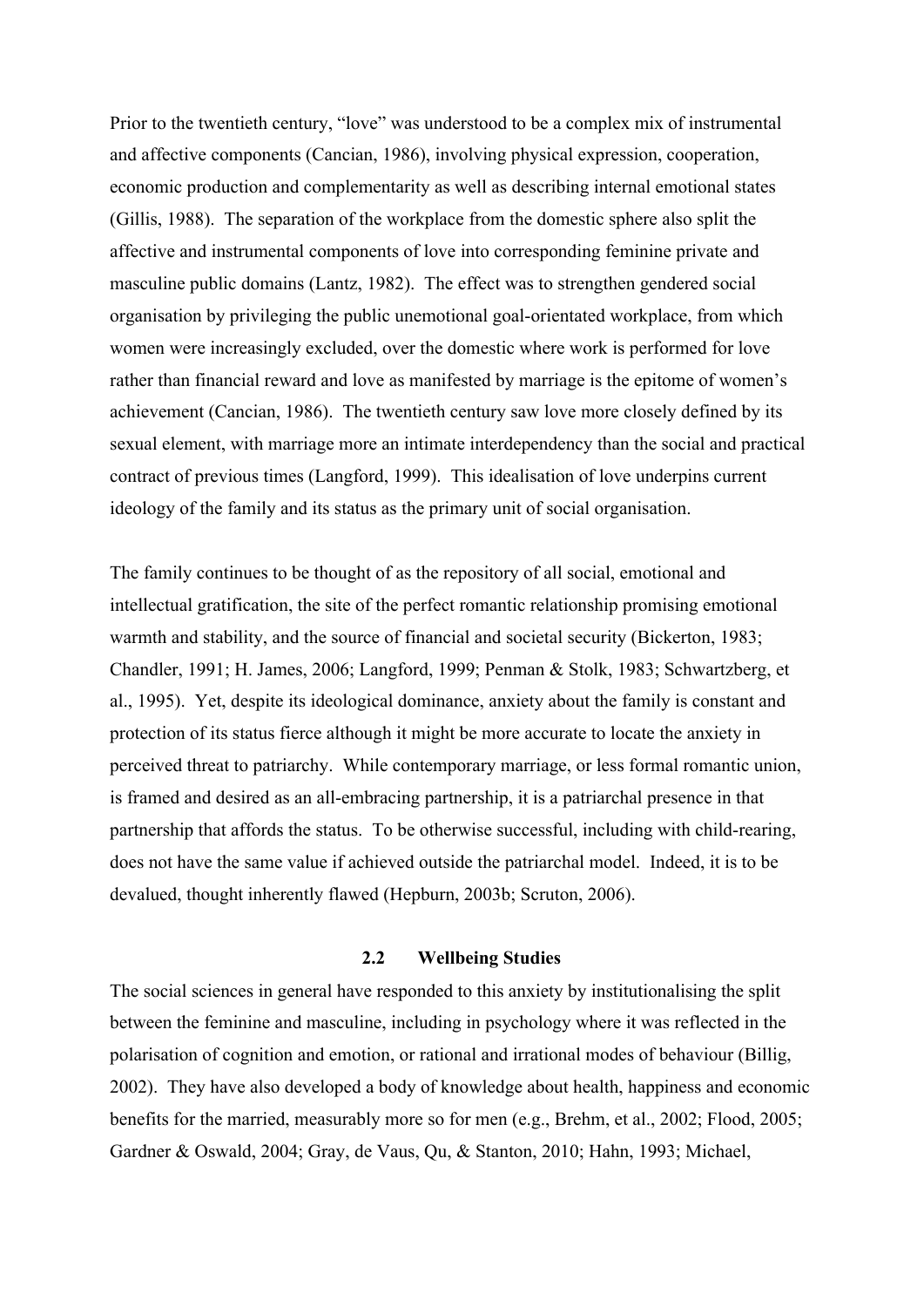Berkman, Colditz, & Kawachi, 2001; Stack & Eshleman, 1998; Wilcox, 2006) against which the single-again and, to a lesser extent, the always-single compare unfavourably.

Verburgge (1979) and Murphy and colleagues (1997) authored two very influential papers, both of which initially found always-single women to be the healthiest of all marital groups. However, to ensure consistency with "the conventional pattern of higher morbidity among the never married, compared with the married" (Murphy, Glaser, & Grundy, 1997, p. 163), both authors aggregated populations of always-single women in the general population with those requiring institutional care, so reducing the overall health status of always-single women to below that of their married peers. Verbrugge (1979) suggested non-institutionalised alwayssingle women's health reflected contentment with their status and expressed surprise at the deleterious effect of marriage breakdown on women's health.

A higher incidence of ill health among the single-again is a common finding in wellbeing studies, attributed to (i) risky lifestyles associated with the distress of their marital situation, (ii) pre-existing poor health that caused their marriage dissolution, and (iii) lack of caring and economic benefits of cohabitation (Murphy, et al., 1997; Verbrugge, 1979). Gardner and Oswald (2004) reported enhanced risk of premature death for widows, a population found to have higher risk of late life dementia if widowed at mid-life, than their already susceptible unmarried peers (Håkansson et al., 2009; Helmer, 2009). Contradicting these findings, a protective effect of living alone came from the Nurses Study (Michael, et al., 2001) and from an Australian report on loneliness (Flood, 2005), with the protective effect strongly associated with active engagement with community, family and friends.

A robust relationship was found between previously-married women's premature mortality, illness susceptibility and a range of distress indices that measured self-reported high stress levels, low social role value and low self-worth, the negative impact of which was exacerbated by low incomes (Gardner & Oswald, 2004). This research did not consider attitudes to marriage as a variable although negative effects of marriage dissolution might be expected where individuals accept the ideological values governing social control and regulation ascribed to marital status and where adjustment of their social role was involuntary (Anson, 1989; Davidson, 2007; Thoits, 1992). That is, failure to retain, or resume, membership of an in-group with high social value would have greater deleterious impact on individual wellbeing for those unable to adapt to its loss.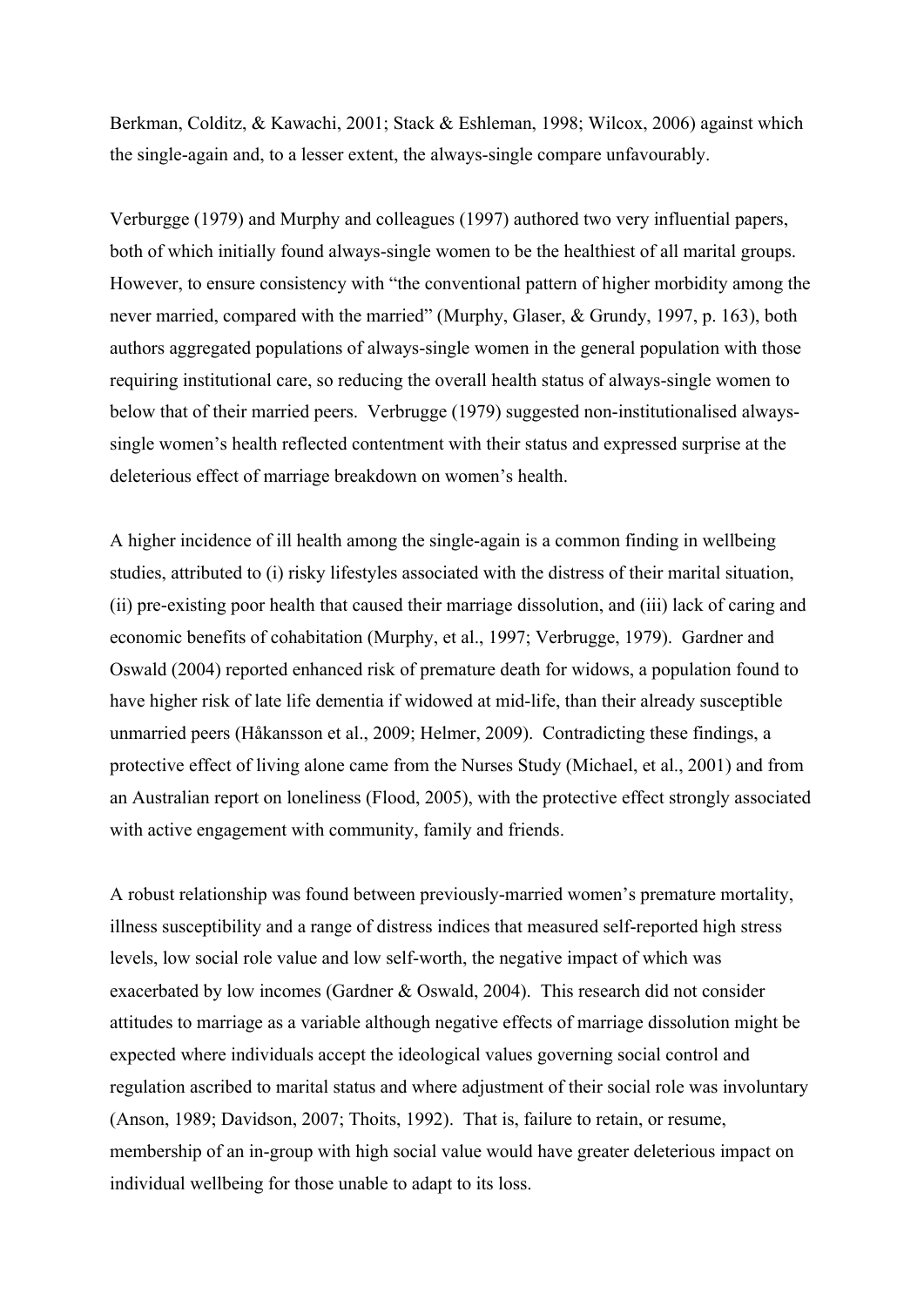In Australia, a survey of groups at extreme ends of a subjective wellbeing (SWB) index found that those with high scores were characterised as having high household income and an intimate partner (Cummins, Walter, & Woerner, 2007). Those at the low end were unemployed with very low income, and were not cohabiting, unless with dependent children. The exception was, contrarily, high wellbeing of widows including those on low incomes. The authors emphasised that no one characteristic could determine group members' wellbeing status, two or more working synergistically were needed. An earlier report from this source noted the high wellbeing status of financially strong lone dwellers (Cummins, Woerner, Tomyn, Gibson, & Knapp, 2005) and that "negative effects of separation and divorce can be substantially reduced by a decent household income" (Cummins et al., 2005, p. 54). Financial security was also cited as a determining variable in married couples' wellbeing along with good health, both thought more likely to be found in marriage (Stack & Eshleman, 1998).

Partners provide the strongest support unless none is forthcoming, when lack of support from the person from whom it is most expected is the most damaging to personal wellbeing (Cummins et al., 2005). Contrary to other findings (e.g., Flood, 2005; Michael et al., 2001), the always-single were found to have less support than the married, and from fewer sources, a finding possibly explained by the results not being disaggregated by gender. Perhaps supporting notions of social role adherence, the wellbeing of separated people remained highly dependent on their current or, surprisingly, past partner. It was noted that, unlike their female peers who were suggested to be more resilient, living alone adversely affected men's wellbeing. Although the nuanced results in themed sections of the reports made overall summary very difficult, marriage was strongly supported as optimal for health and wellbeing with commentary such as "Living alone is a poor option for people younger than 66 years. It is likely that people with low wellbeing live alone either because they have recently broken from a relationship or because they cannot find a partner to live with them" (Cummins et al., 2005, p.86) and "What seems more clear is that not having a partner in middle-age is generally quite catastrophic for personal wellbeing" (Cummins et al., 2005, p. 87). Yet subsequent discussion of a U-curve in the always-single wellbeing data suggested purported reduced wellbeing of the unmarried at midlife may reflect the normative nature of coupledom during reproductive years that excludes the independent from mainstream society. The report makes explicit that single-living should not be thought due to personal deficit.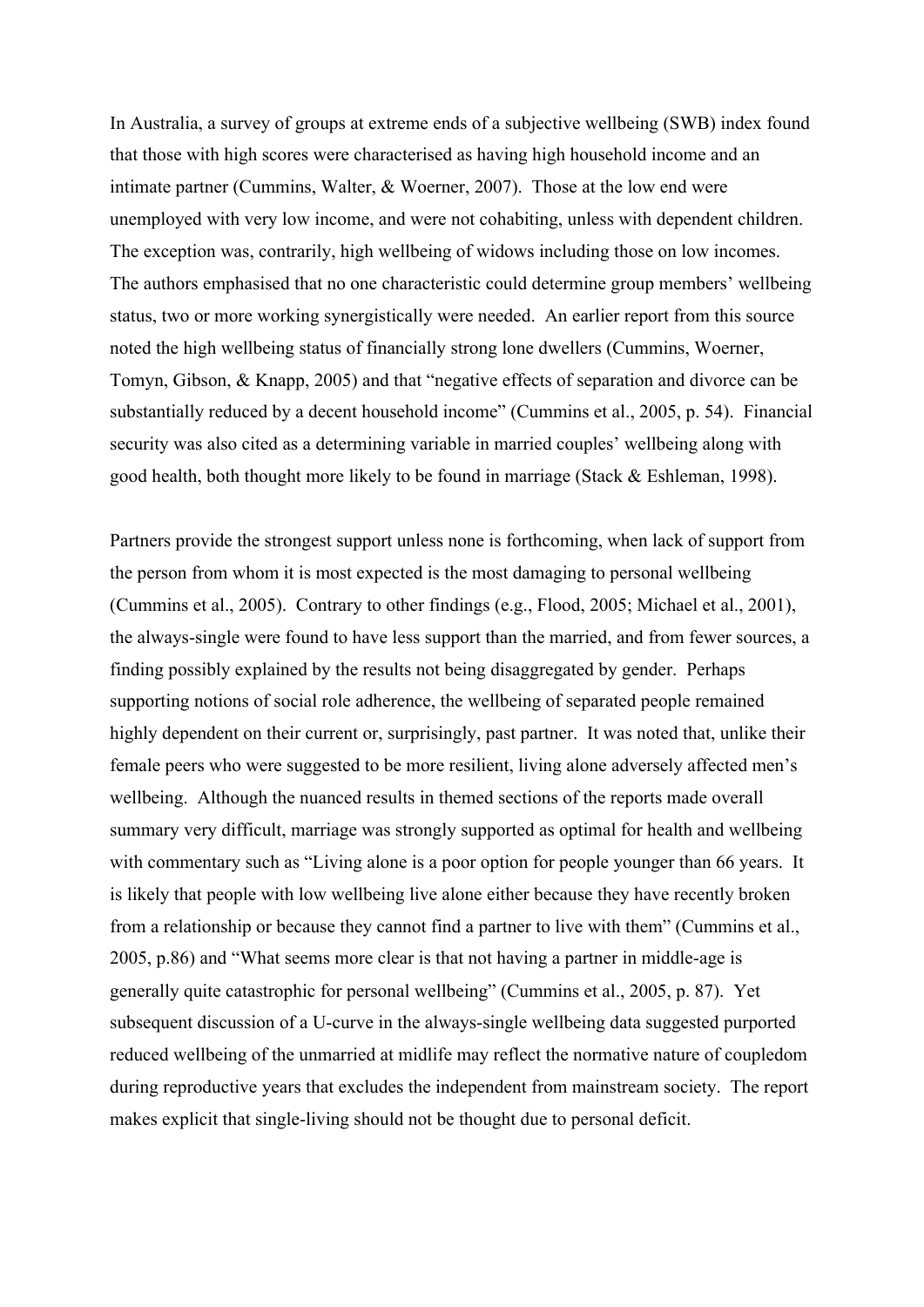A similar conclusion could be drawn from a meta-analysis of SWB research that identified methodological limitations in the corpus, such as "the almost exclusive reliance on crosssectional correlational designs with inadequate tests of causal hypotheses" (Diener, Suh, Lucas, & Smith, 1999, p. 277) or lack of independent corroboration of SWB. While noting that demographic variables contribute, at most, 20% of variance, a positive relationship between marriage and SWB was confirmed. However, that "the effects of marriage on SWB depend on how typical one's situation is in one's age cohort" (Diener et al., 1999, p. 291) again points to the impact of compliance with an ideologically mandated couples culture on individuals' subjective assessment of wellbeing.

Social engagement and intimacy are well understood to be significant factors for individuals' health and wellbeing (e.g., Diener & Seligman, 2002; H. Lee, Jang, Lee, Cho, & Park, 2008). However, intimacy is more likely to be defined as a marital relationship than that with a platonic confidant (e.g., Brehm et al, 2002), and the link between happiness and marriage assumed rather than demonstrated. For example, a regularly-cited paper seeking to explain a reduced correlation between marriage and happiness concludes "it is still not certain that marriage ever typically had strong positive effects on the personal happiness of married person in the United States, *but it probably did*, and if so, those effects *apparently* have waned considerably in the last few years" (Glenn & Weaver, 1988, p. 322) [emphasis added] before nominating an ideological shift to individualism as the cause. Failure to differentiate between marriages of high and lesser marital satisfaction masks a higher incidence of depression reported by wives, and husbands, in unsatisfactory marriages (Earle, et al., 1997; Kiecolt-Glaser & Newton, 2001; JM Ussher, 2011). Where disparities are found favouring always-single women's happiness, these are explained as a corollary of wives' disappointment in a marriage that fails to comply with egalitarian sex role performance (G. Lee, Seccombe, & Shehan, 1991), presumably subscribed to by wives but not their husbands. Such failed expectations and disinclination to support patriarchal gender relations are thought responsible for women's increasing reluctance to marry (J. Lewis, 2001). Another factor may be a reduced "economic imperative to heterosexuality and marriage" (Rich, 1980, p. 634), more prevalent in earlier times when marriage offered greater financial comfort for women than was possible from income levels thought appropriate for women living independently (Burns, 1986; Delphy & Leonard, 1992; Hahn, 1993).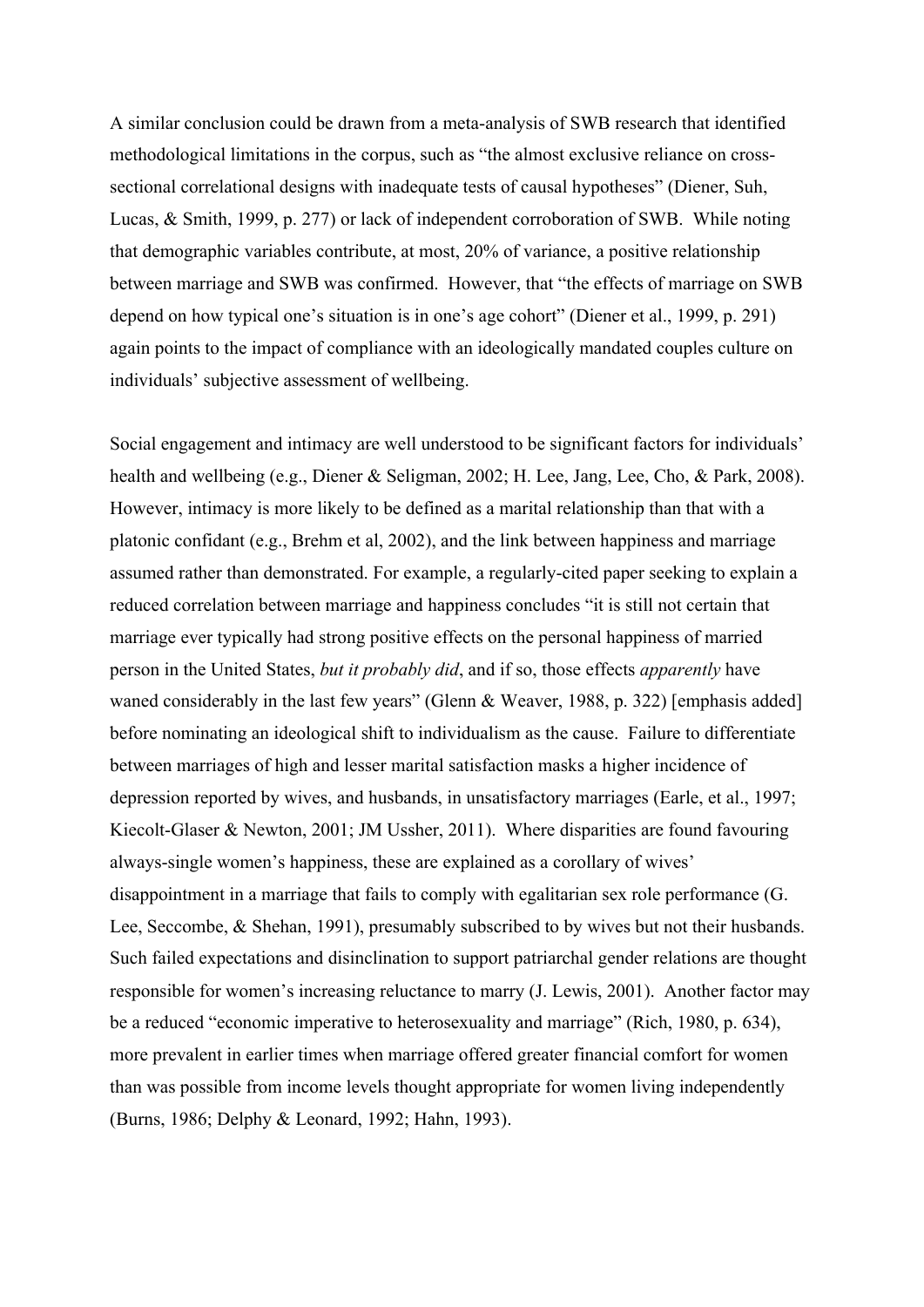Disagreement is evident between supporters and doubters of marital advantage about the degree to which again- and always-single people enjoy social support and engagement, the former conflating lone living with loneliness. With solitary pleasures defined as a cultural sin (Pamuk, 2007), the ascription of loneliness has a markedly moral significance to do with how individuals should be living and when they should feel lonely (Wood, 1986). Despite evidence that women living alone report no significant difference in support and friendship to that of their cohabiting peers (Flood, 2005), their domestic situation in itself signifies distress to marriage proponents. Yet the behaviours important to intimate friendships are similar to those of romantic relationships (Oswald, Clark, & Kelly, 2004), with, arguably, friendships more likely to satisfy emotional need (S. E. Taylor et al., 2000) than a possibly unattainable conjugal ideal (Gillis, 1985; Langford, 1999). Of greatest significance for their wellbeing may be a sense of mastery and control over their lives enjoyed by those who have chosen to live independently (Keith, 2004).

Possibly because of the design limitations mentioned above, SWB studies rarely discuss factors that may mitigate findings of marital advantage. For example, the adverse effects on women's well-being brought by marital dissolution are comparatively short-term, associated with the immediate effects of their changed status (Feldman, Byles, & Beaumont, 2000; Mastekaasa, 1994). One study found that two years after their divorce women reported less depression, less anxiety, less alcohol consumption, fewer health problems, increased pride in their financial and emotional independence, and greater happiness than before (Morrow, 2000). Less positive outcomes of coupledom include a "broken heart" phenomenon that sees elevated mortality immediately following the death of a spouse (Jagger & Sutton, 1991; Shek, 2003) implying an interdependence that carries risks along with benefits. For the unhappily married, the purported benefits of marriage are replaced by misery and adverse health status (De Vogli, Chandola, & Marmot, 2007; Kiecolt-Glaser & Newton, 2001). Another study found long-term adverse effects including feelings of social isolation for older divorced women who remarried, more so for those who did not remarry or who had been widowed (Gray et al., 2010). However, the authors interpreted the greater wellbeing for the woman who did not remarry as a process of "habituation" (i.e., a numbing of the distress), rather than evolution to independence.

The authors of a report of an eight-decade long study of health and longevity found "a huge difference" (Friedman & Martin, 2011, p. 117) when their findings of the impact of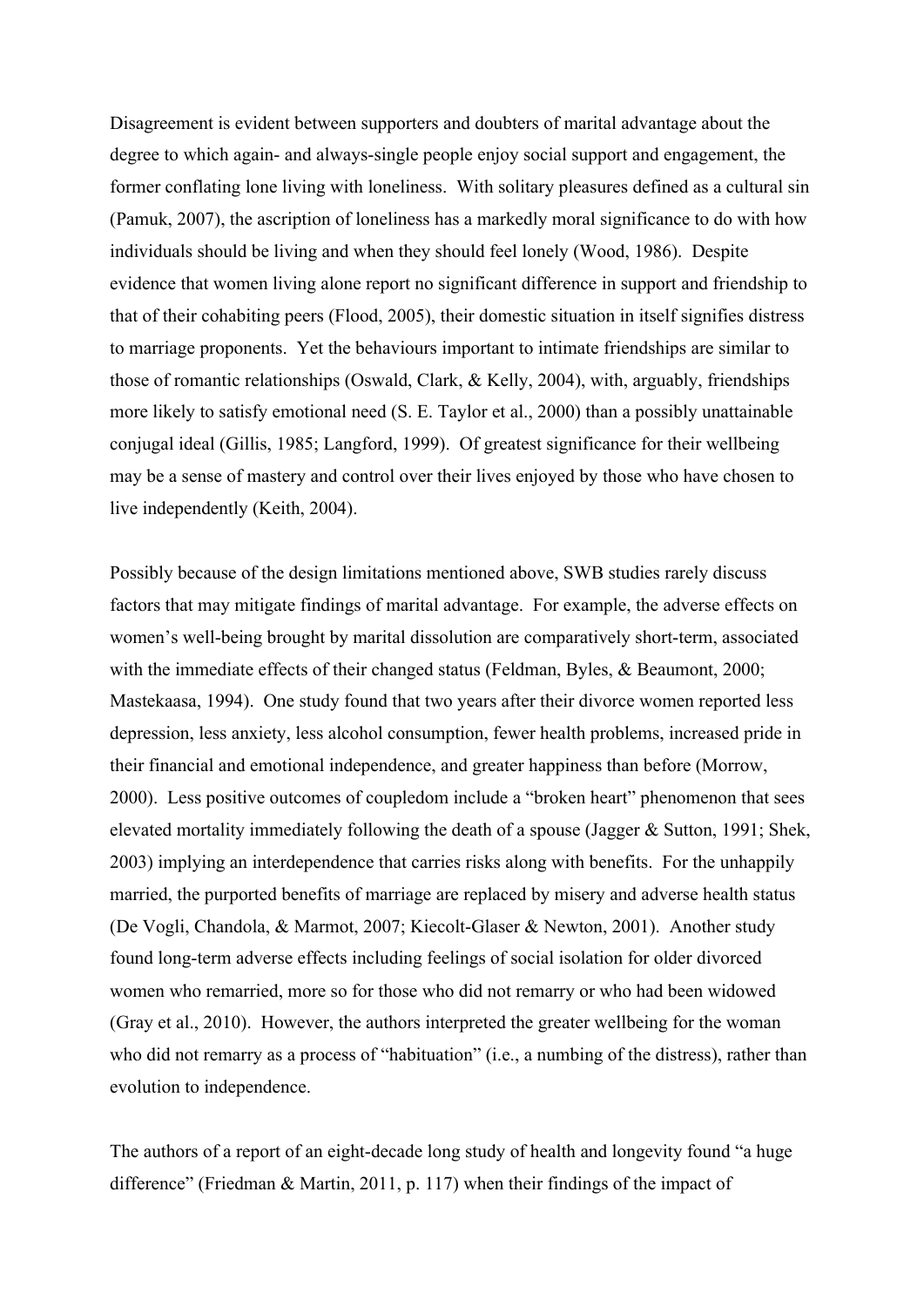in/ter/dependence were further analysed by sex. It seems that "women who could thrive in a good marriage tended to stay especially healthy, but many of the rest were better off single" (Friedman & Martin, 2011, p. 119), describing advice that marriage was necessary for longevity as flawed, incomplete and its role in health severely distorted if used as an independent variable. For example, women who divorced and stayed independent enjoyed greater longevity than those who remarried, as did the always-single.

Rather than marriage *per se*, it seems likely that associated wellbeing is determined more by the degree to which individuals subscribe to the couples culture and their ability to resist systemic devaluation of their lifestyle choice should this deviate from patriarchal prescription.

# **2.3 Ideological Adaptation**

Integral to capitalism's growth is its increasing dependence on women's labour and commodity consumption (Mohanty, 2003). Liberated from inevitable domestic servitude by contraception, education and vocational availability, Western women have increasingly entered the paid workforce and assumed independent consumer status. Concomitant with capitalist growth has been the emergence of a neoliberal ideology that privileges the market, privatisation, deregulation, consumer choice and individual autonomy over community. While the coexistence of individualism and family values may seem antagonistic, it could be argued that, functionally for capitalism, the family is an individual marital consuming unit rather than an extended network of DNA-linked relationships. Further, discourse of choice, diversity and individuality has been coopted in the service of consumption and is manifest in the range of domestic arrangements, such as blended or same-sex unions, rendered acceptable by their approximation to the heterosexual nuclear family (Budgeon, 2008; McRobbie, 2009).

The rise of neoliberalism, and an associated increase in women's financial independence that supports their self-sufficiency, has seen marriage redefined as a romantic partnership of equals, evolved from previous models of wife as subordinate helpmeet to husband provider. Patriarchy's response to women's elevated status, however, has been to exploit and subvert the advances made in the past decades (Faludi, 1992).

One strategy to perpetuate patriarchal gendered relations has been cultural hypersexualisation, an inflated discourse that pervades all public space. Romance and the search for love have declined in competitive potency against the rise in women's educational and vocational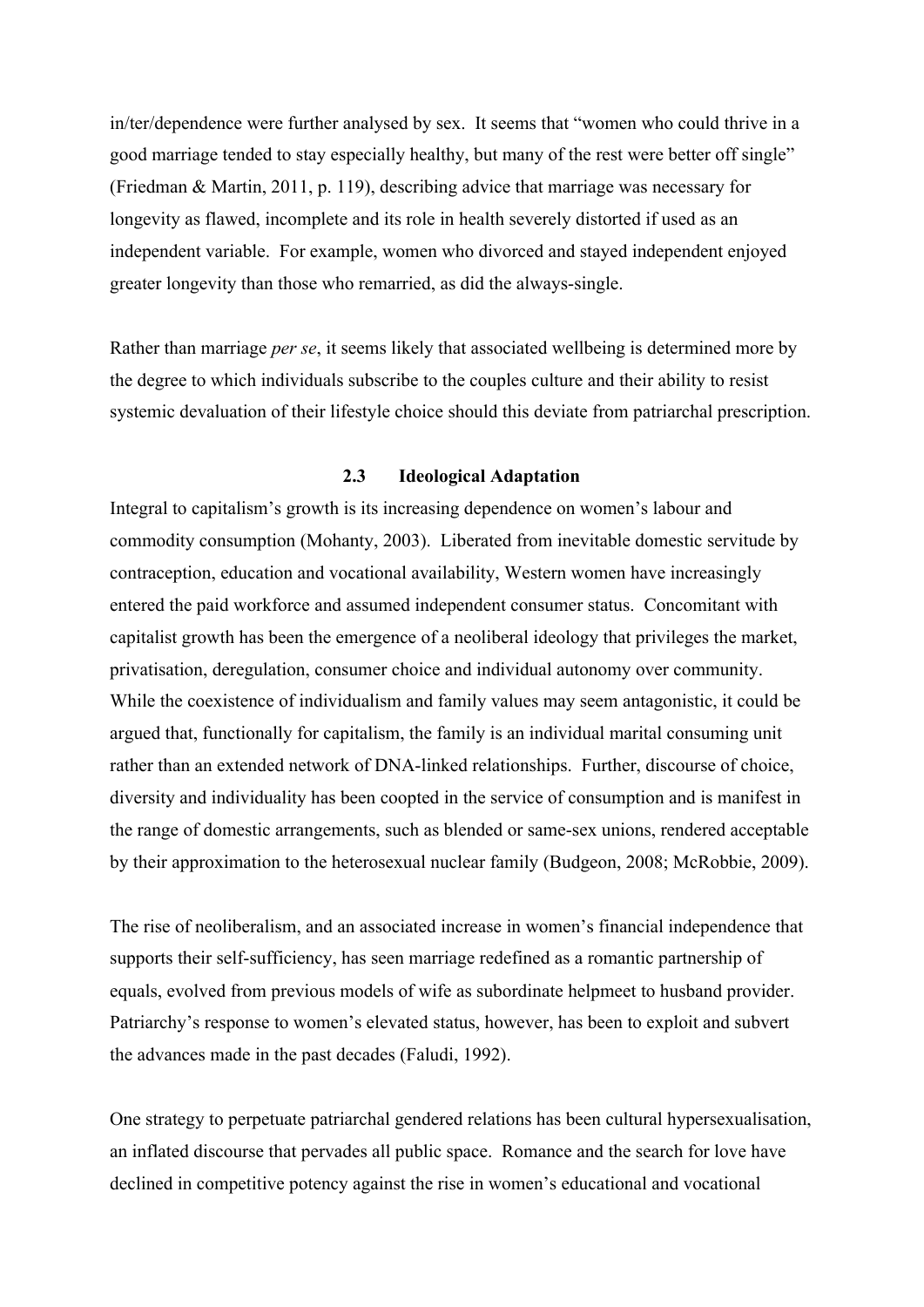aspirations (Rudman & Heppen, 2003). They have been replaced by a discourse that defines sexual attachment as a physiological necessity rather than capability and sexual activity a recreational pursuit, guided by media depictions of sexual performance (aka love) that privilege male power (Cancian, 1986). Evidence from the medium of popular music includes increased sexual display by female performers, through pornographic imagery, over the past decade (Levande, 2008). Lyrics across all genres are dominated by themes of male power and the objectification of women, with women's identity linked to sexual attachment to the extent of self-devaluation to maintain that attachment (Bretthauer, Zimmerman, & Banning, 2007). The irony, at a time of their greater participation in society, may be that women have internalised the male gaze as an organising behavioural principle, now believing that their pseudo-masculine attitudes about recreational sex are self-generated, signifying equality and freedom (R Gill, 2003). Yet models of current feminine and masculine sexual behaviour may be no more than an adaptation of the gendered patterns of social organisation that maintain patriarchal authority and interests. If there is less financial need for the independent woman to seek masculine support, hypersexualising the social world provides an alternative mechanism for keeping the female gaze on coupledom, and the status it affords (Hollway, 1984). It also perpetuates continued subordination of women (Levy, 2005) through, particularly, independent women's compliance with this definition of freedom that pathologises sexual restraint (McRobbie, 2009), signifying a very limited liberation (Foucault, 1980).

In her review of theories explaining the omnipresence of sexuality in contemporary Western culture, Attwood (2006) lists a series of signifiers for women's sexual expression: *sex is stylish, a source of physical pleasure, a means of creating identity, a form of body work, selfexpression, a quest for individual fulfilment* (Attwood, 2006, p. 86). Women's sexual desirability, circumscribed by cultural markers for appearance and behaviour, has become an important measure of their value; their disinhibition a product of aspirations to an adult status still defined by masculine standards (Levy, 2005). As Gill (2003) reminds us, definition of women's heterosexual expression remains the province of men, even as demonstrating their lust-worthiness remains the province of women (Levy, 2005). The sexual desire of women deemed unattractive by appearance or age, or a preference for celibacy, attracts the negativity found, for example, in the earlier extracts from popular fiction.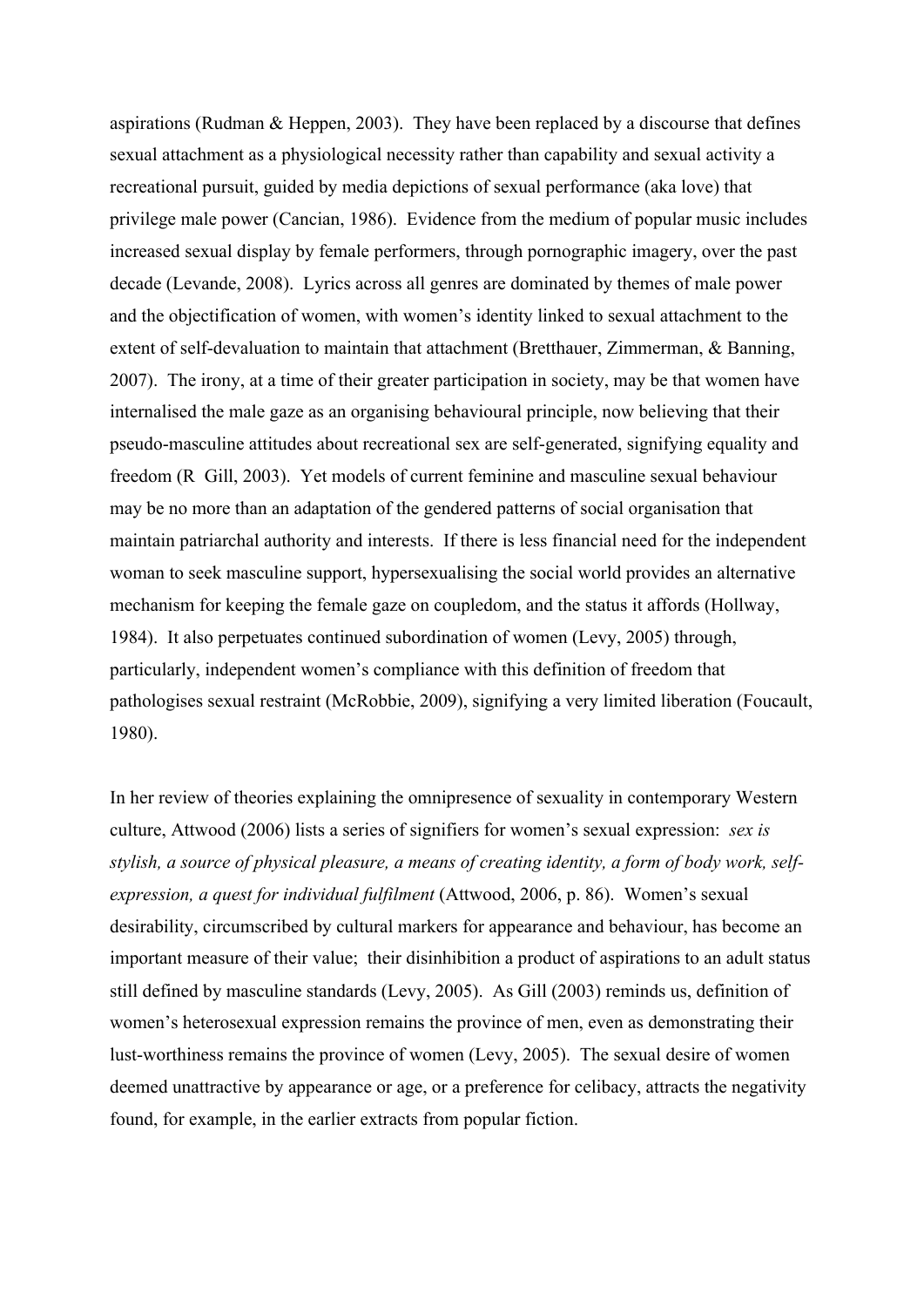Although there is academic debate about whether sexual uninhibitedness reflects a neoliberal discourse of women's choice and freedom or a return to the female objectification feminists identified and contested in previous times (Evans, Riley, & Shankar, 2010), it is arguably to male advantage that women understand their value to be their sexual attractiveness to men. While the options afforded individuals by neoliberalism to "be anything you choose" ('Jane' in Walkerdine & Bansel, 2010, p. 495) have widened the range of subject positions possible, that of being sexually attached remains mandatory for social inclusion.

#### **2.4 The Independent Woman**

Concomitant with privileging the couple has been disadvantaging those living outside its catchment. For example, policy privileging couples and families includes taxation and superannuation concessions and family benefit support that has been described as "a huge transfer of income from people without children to those with children" (Uren & Colman, 2005, p. 19). These include family tax benefits, child care benefits, child care rebate, the baby bonus, a large family supplement, and a multiple birth allowance, although it should be noted these many of these benefits are available to single-parent families. A survey of household income and labour dynamics in Australia (HILDA) reported that couples are least likely to experience poverty; with categories of independent households shown to be most at risk (Headey & Warren, 2008). Working-age lone-person households receive comparatively little financial assistance and a higher percentage of independent working-age women than men were income poor, their situation showing the least improvement between the 2001-2005 comparison years. The elderly and lone mothers, who might be heading a family but whose doing so outside the patriarchal model continues to be socially censured, also experience chronic impoverishment. A subsequent revisiting of respondents found poverty levels of lone-parent families were rising and that they, followed by working-age singles, reported highest levels of financial stress (Wilkins, Warren, Hahn, & Houng, 2010).

Other policy found to disadvantage single women has included the built environment (Chasteen, 1994), discriminatory work practices (Wilkins et al., 2010), salary levels and work conditions (Bellas, 1992; DePaulo, 2007). Discriminatory practices in the provision of goods and services include the single person supplement (or levy) applied to hotel and other accommodation costs, ineligibility of the independent for subsidised memberships where the second of a couple may join at a discounted rate, lower couple or family insurance premiums, and exclusion from promotions rewarding couples or families.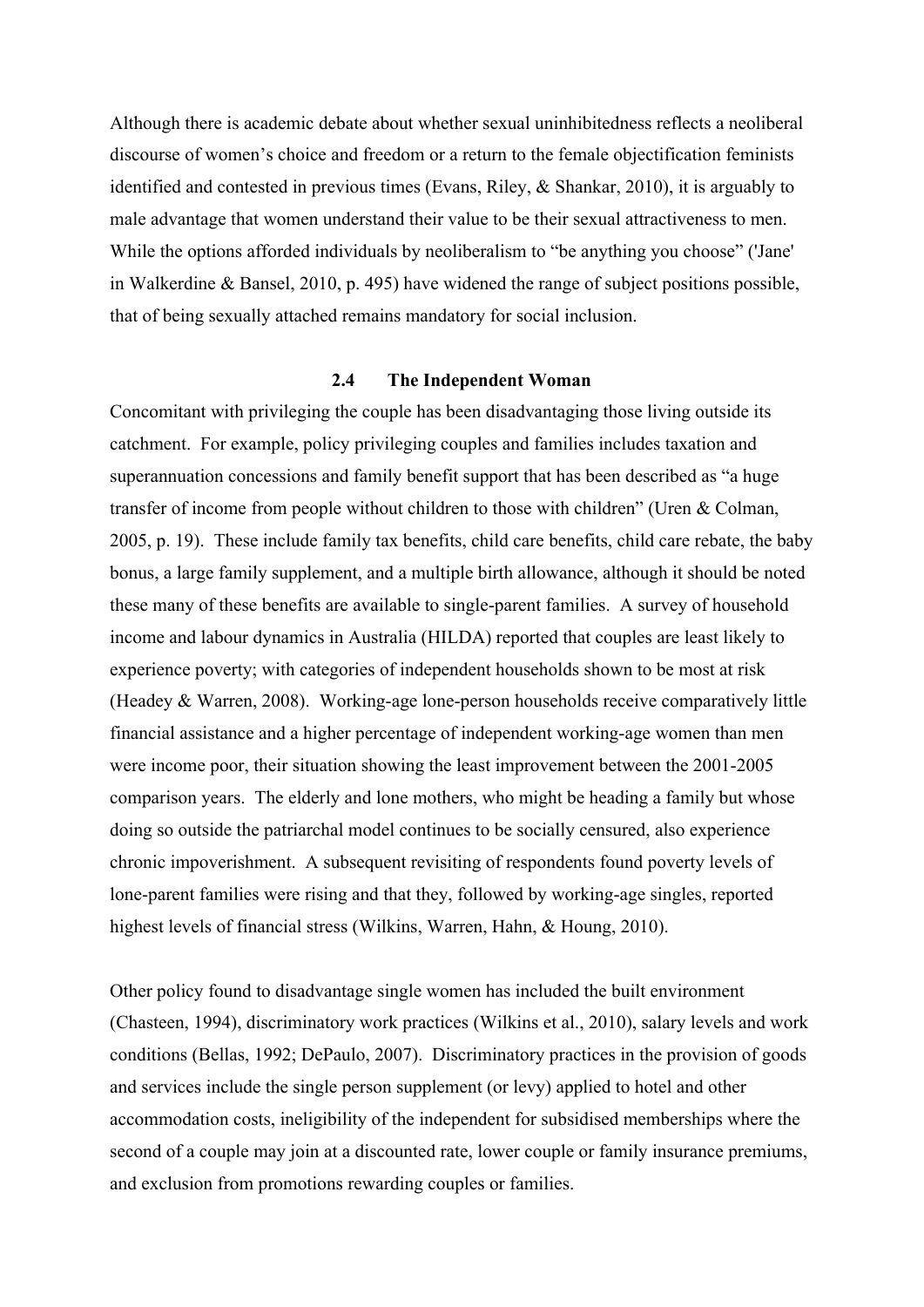The demand for relationship category is perhaps the most pervasive reminder of the independent woman's socially compromised status. With *married* the default option, the unmarried are regularly asked to self-classify into sub-categories of independence for a purpose that is not always obvious. While such demographic categorisation may be applied to planning and providing social infrastructure, there are many instances where it is irrelevant; for example, when the information sought is actually how many incomes support a household to better assess a credit application, or when age and likelihood of use may better inform consumer research. Social classification may be understood to be a political act, with society's ideological gate-keepers exercising authority over how populations may be divided, who is allocated to which subdivision, and what this might mean for distribution of social resources (Beattie, 2007).

While independent women may be unaware of, even accepting as natural, the institutionalised discrimination described above, they are very aware of that experienced in social settings (see DePaulo, 2007b; Reynolds, 2008). The stigma of singleness is the corollary of a socially dominant ideology of marriage and family as the living arrangement of first choice (R. Bell  $\&$ Yans, 2008). Independent women invariably report their feelings of exclusion from couples society, particularly evident following the loss of coupled status through separating from, or the death of, a partner (e.g., Amador & Kiersky, 1998; Brehm, Miller, Perlman, & Campbell, 2002; Byrne, 2008; De Paulo & Morris, 2005; Penman & Stolk, 1983; Stein, 1976).

### **2.5 Summary**

In this chapter, I discussed the function and adaptability of patriarchal ideology in relation to regulating possibilities for independent women and some of the mechanisms instrumental in its perpetuation. The cultural imperative to couple should see independent women rendered dysfunctional by self-pity, self-doubt and self-criticism (C. Anderson et al., 1994), adversely affected by the pity and patronising attitudes of the interdependent (DePaulo, 2007; La Barre, 1972).

Yet, always-single women in the general population report high levels of health and wellbeing. Many widows choose to remain so (Talbot, 1998) as do many single-again women (de Vaus, 2004b) after the trauma of their relationship ending has passed. What is it that affords immunity to the potentially adverse affects of breaching the hegemonic norms of